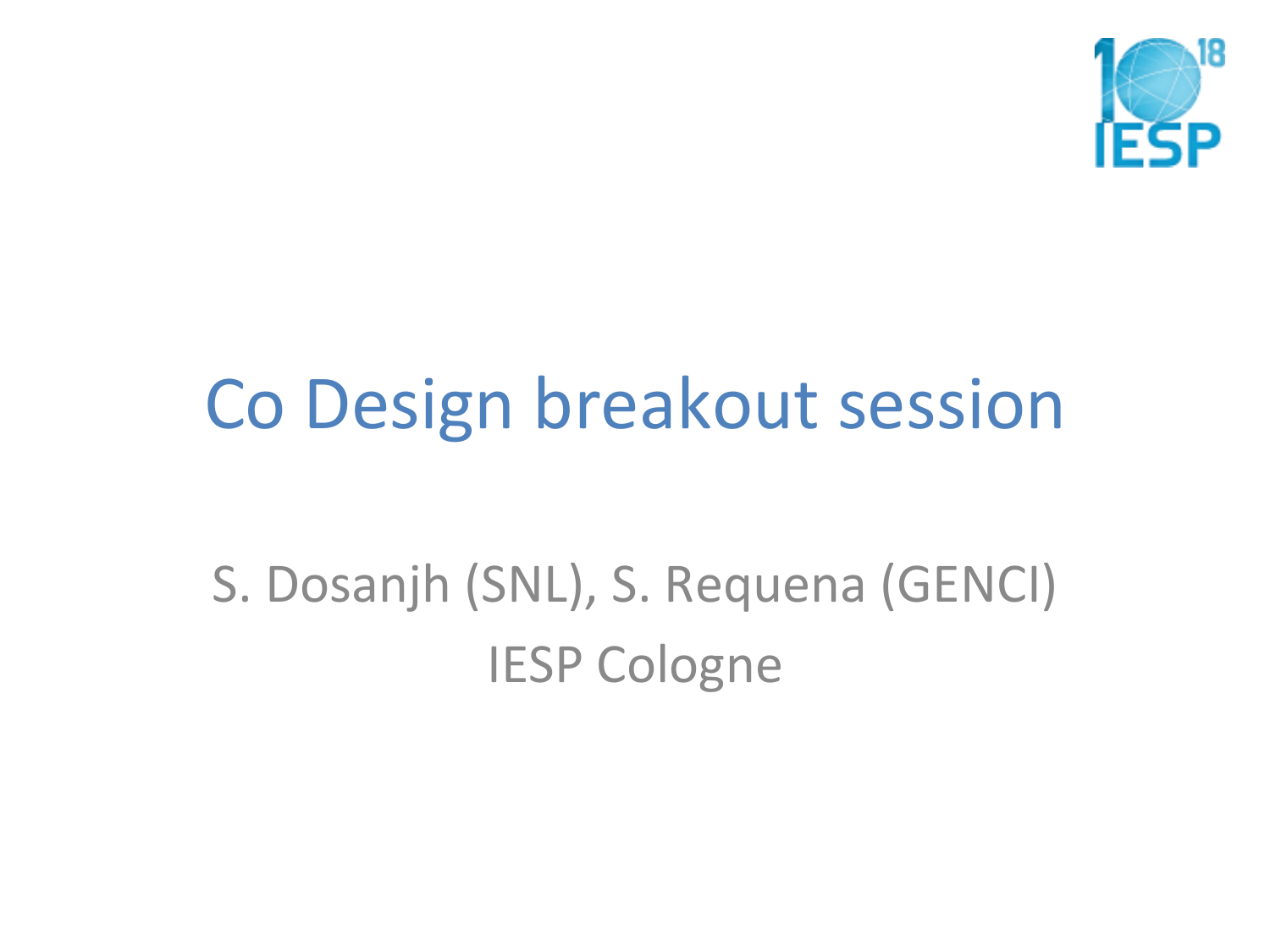# Need for Co-design



- Basic assertion: Both architectures and algorithms will change dramatically in this decade
- Need a new methodology to enable algorithms **R&D** for supercomputers that don't yet exist, are **much different from today and are not well-defined**
- Reaching Exascale will require architectures R&D
	- $-$  Need to provide feedback on choices, prioritize investments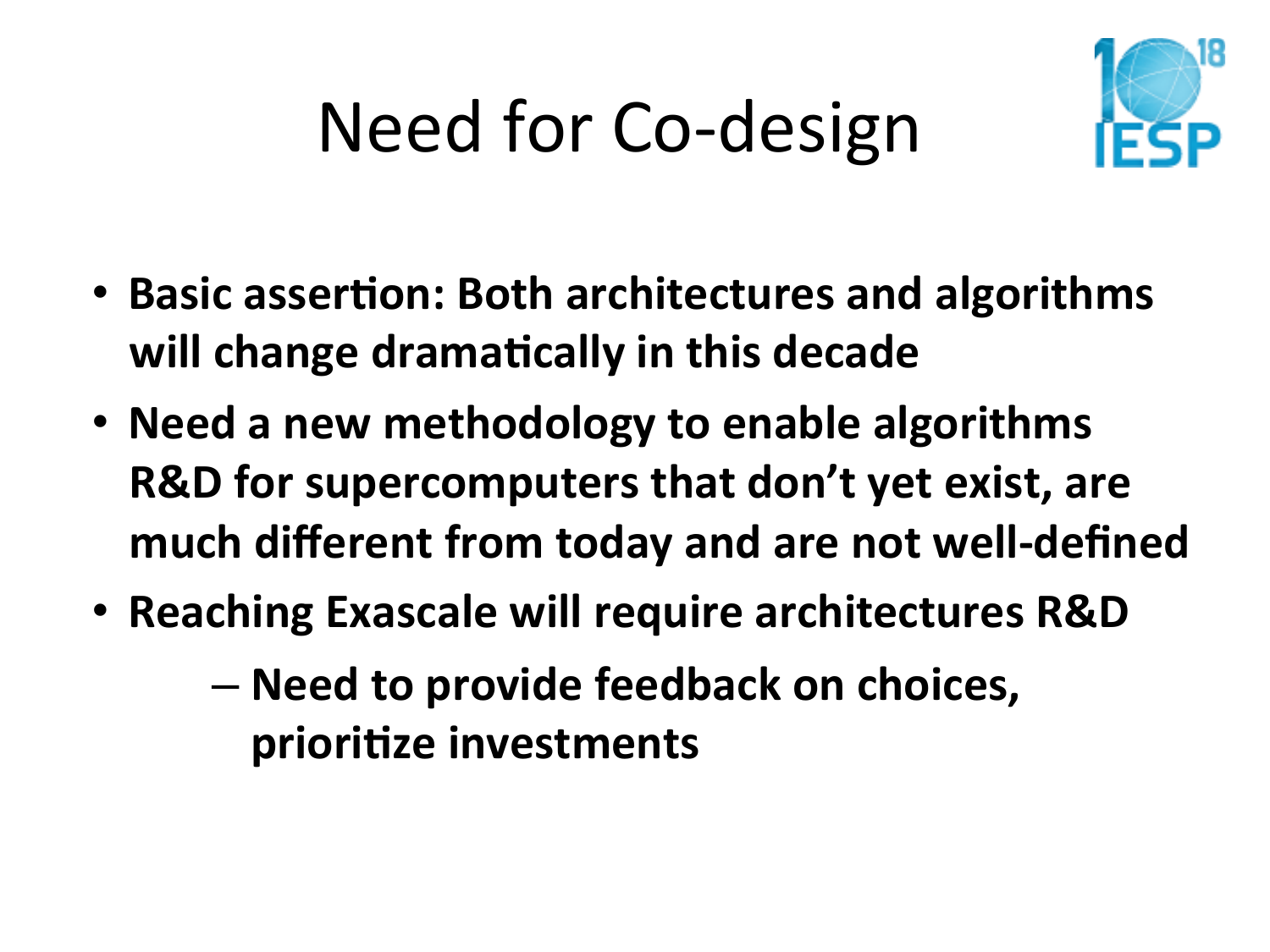## **Co-design Breakout**



- **Co-design centers**
- Can we really influence microprocessors, memory, architectures?
- **Codesign methodology**
- **Co-design and the software stack**
- **International collaboration**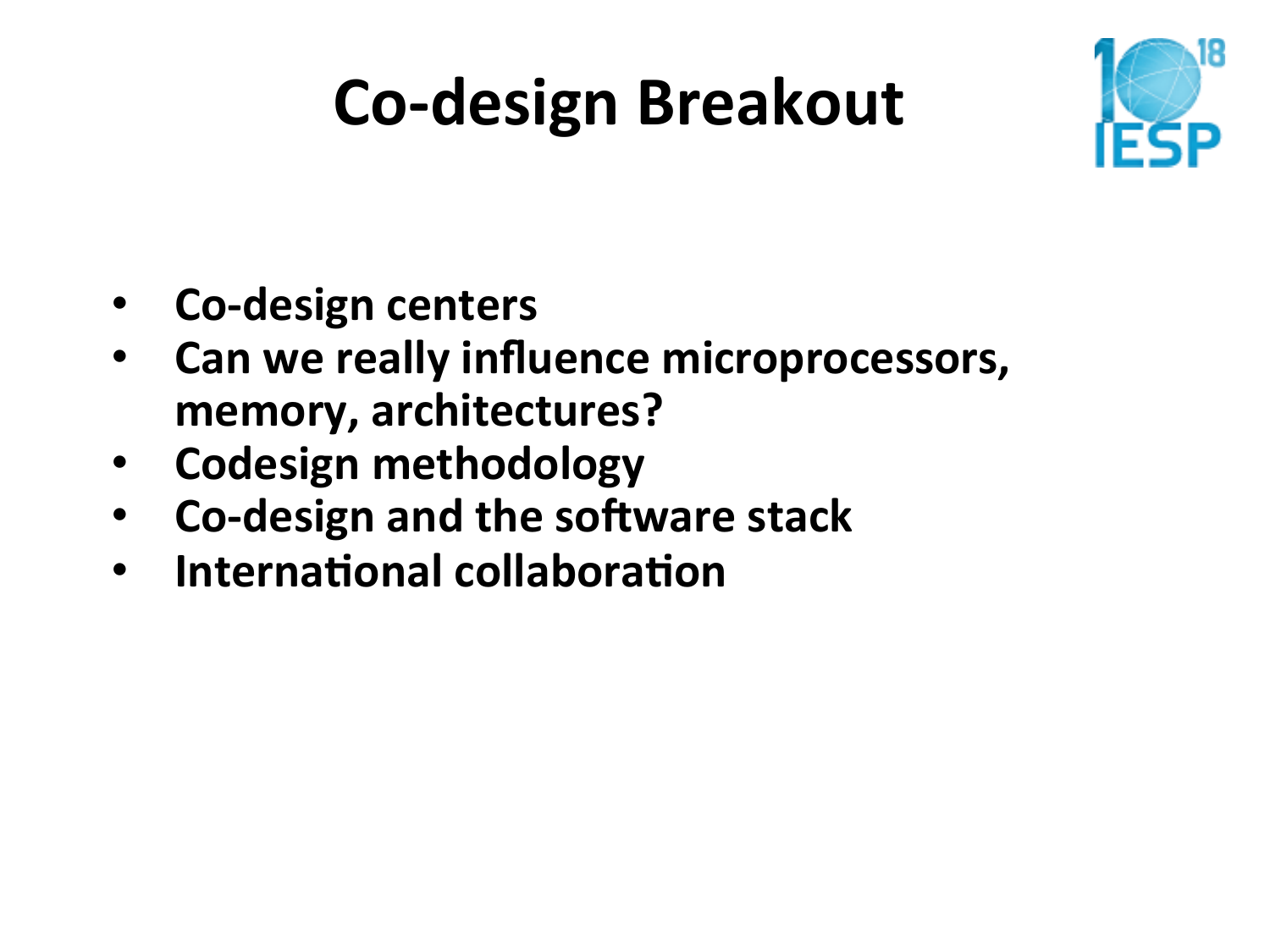## Co-design Centers



- **US**
	- $-$  3 initial ASCR co-design centers
	- **ASC co-design centers being defined**
- **Europe** 
	- $-$  Intel labs, CERFACS, Juelich simulation labs, HP2C, Cresta
- **Japan** 
	- $-$  3? co-design subject areas being identified
- **China** 
	- $-$  Significant focus for the future
- How and when to involve the vendors. Need >5yrs to **impact processors, several years to impact system architectures and software.**
- Will applications change in a fundamental way? General **sense was yes.**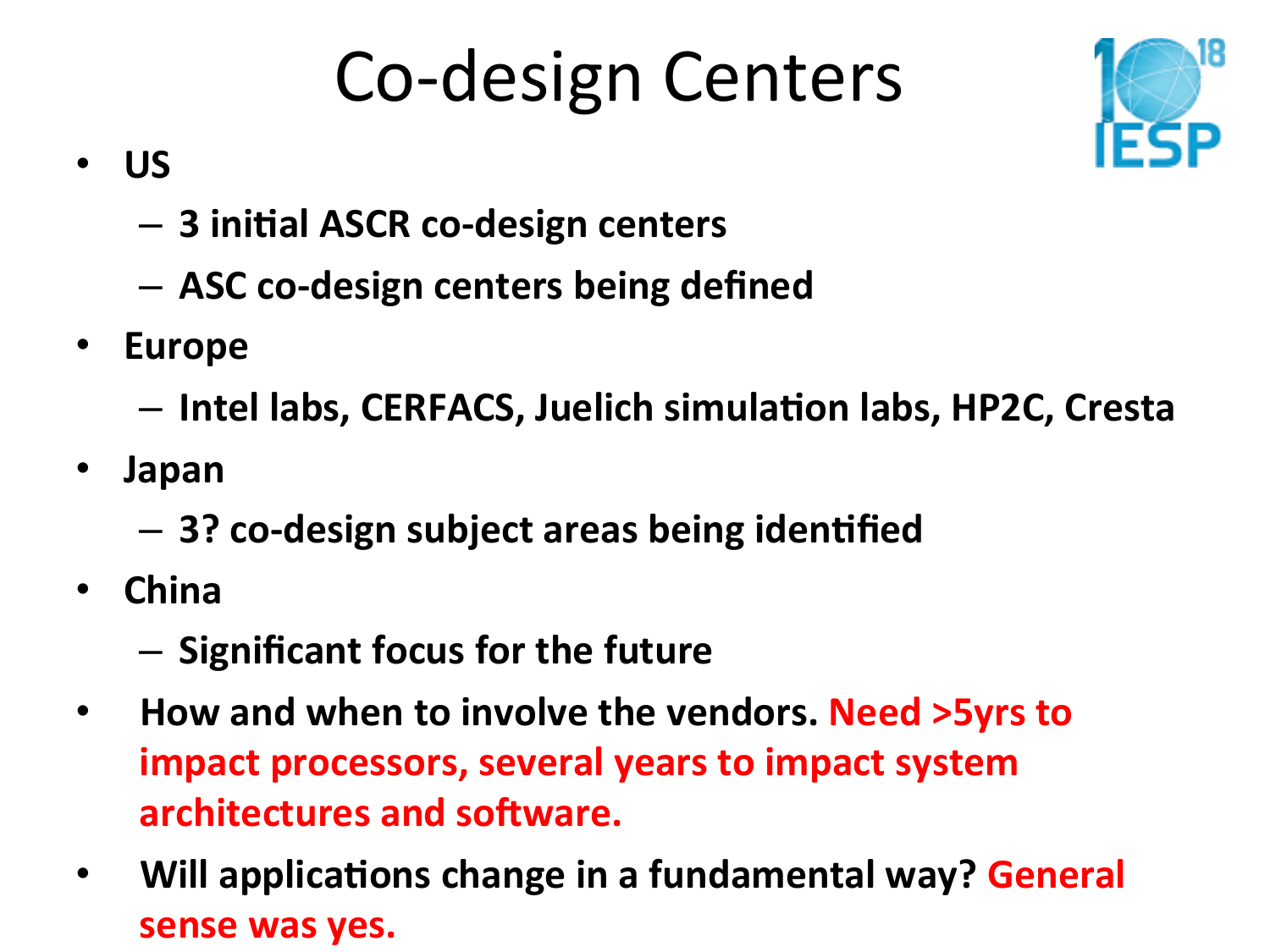### **Architectures**



- **Can we really influence microprocessors, memory,** architectures? Generally HPC is important..
	- When do key decisions need to be made? Next two years to influence research for 2018 **processors.**
	- What information would help make these decisions? Kernels (early) to full applications **(later). Frequent communications.**
	- $-$  Cost. Must understand and leverage roadmaps.
	- $-$  **IP.** Ability to do deep dive and develop abstractions.
	- **Develop a realistic view with systems/applications (e.g., is 128 PB realistic?)**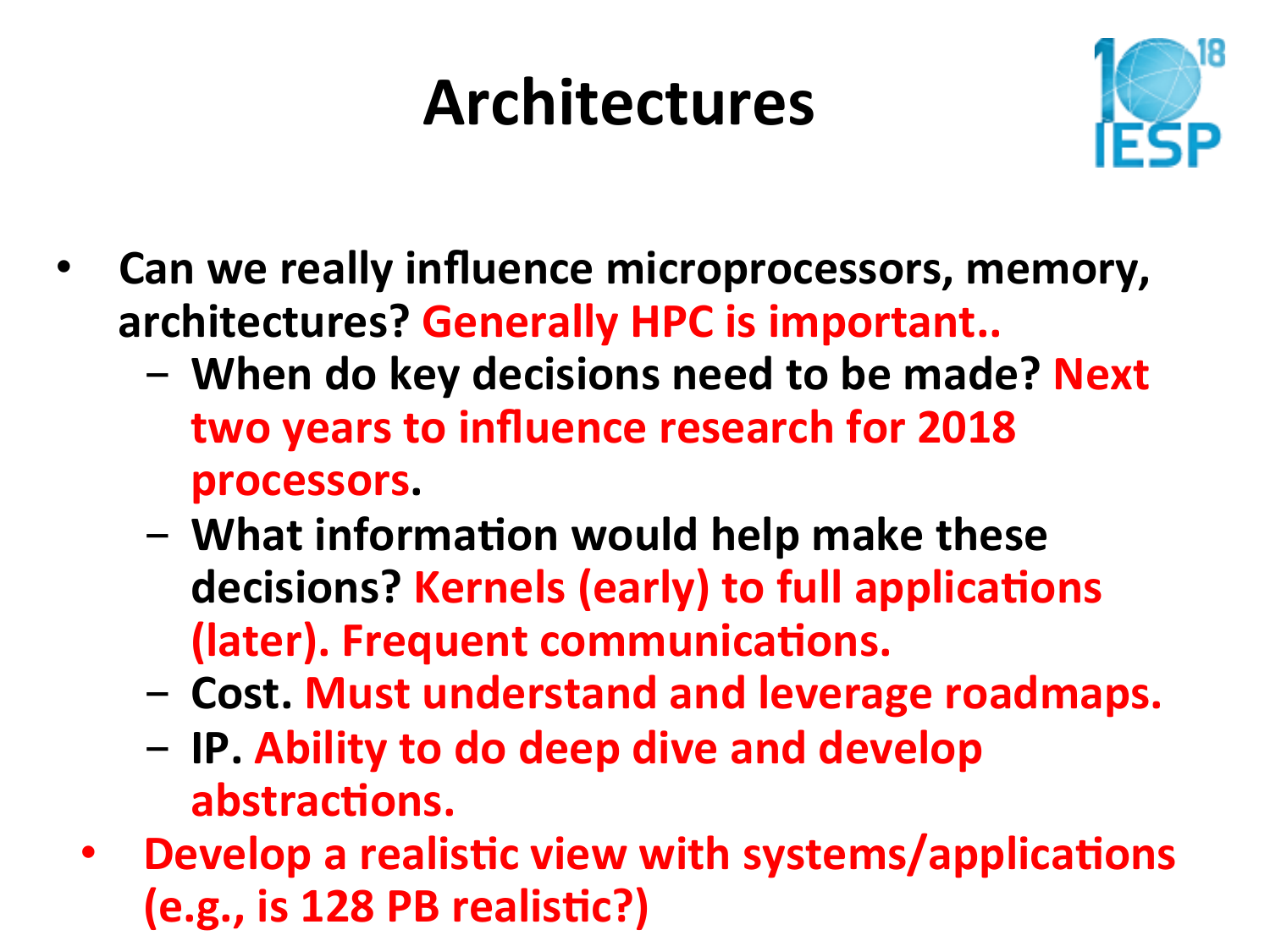# **Co-design Methodology**



- Kernel, skeleton, compact and **full applications** 
	- **Should represent breadth of applications**
	- **Current applications and future needs**
	- **Still need communication between communities**
	- **Must evolve through co-design (i.e., iteration)**
	- **Validation**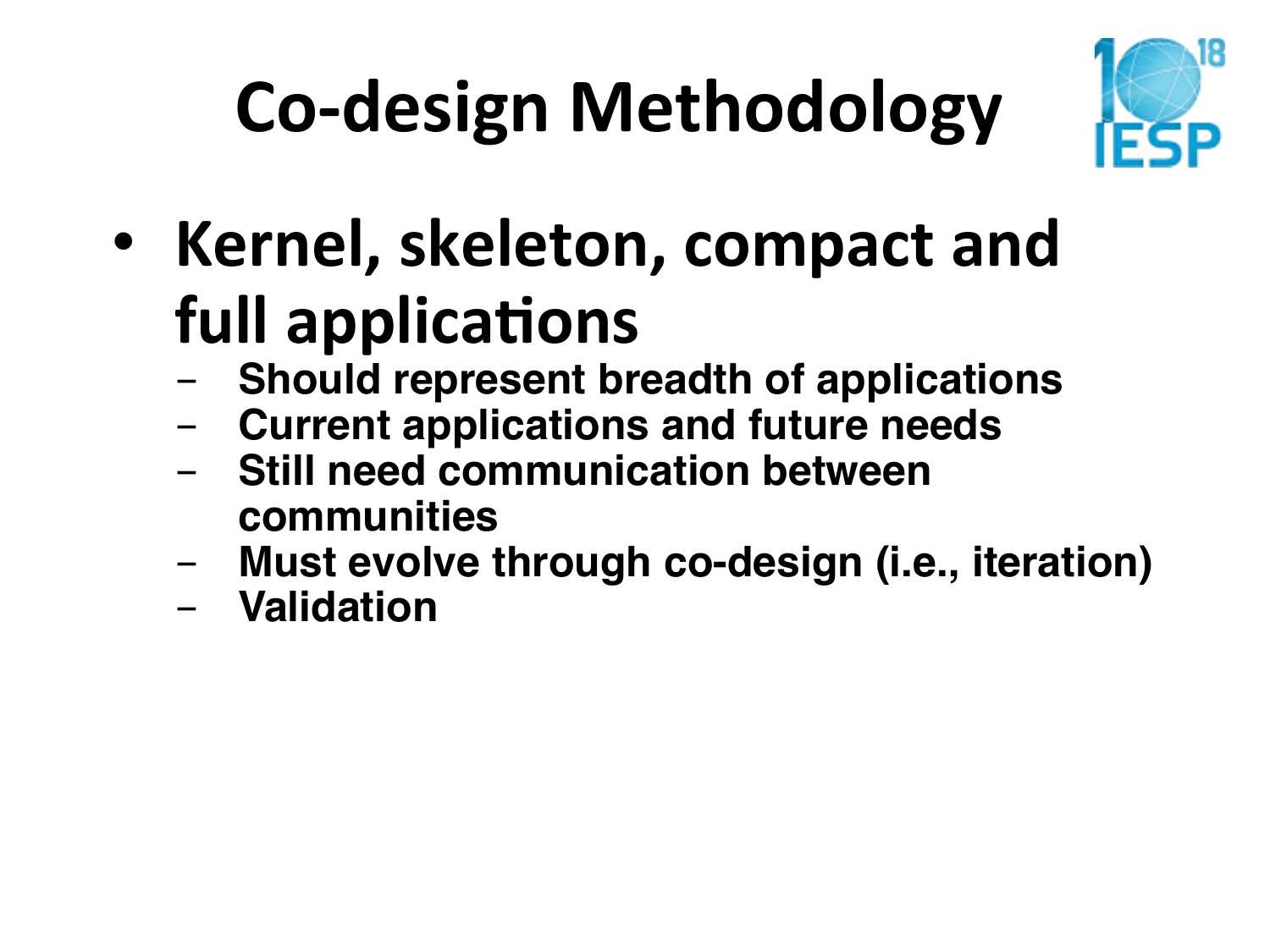# **Co-design Methodology**



- **Performance and other Tools** 
	- $-$  **Automatically extracting kernels**
- **Performance models (analytical and semiautomated)**
- **Simulation and Emulation** 
	- Needed to develop applications/algorithms **for future computers and to provide feedback on architectural choices**
	- **HW/SW** co-simulation
	- Open tools that can interface to proprietary **tools**
	- **Multiscale**
	- **Validation**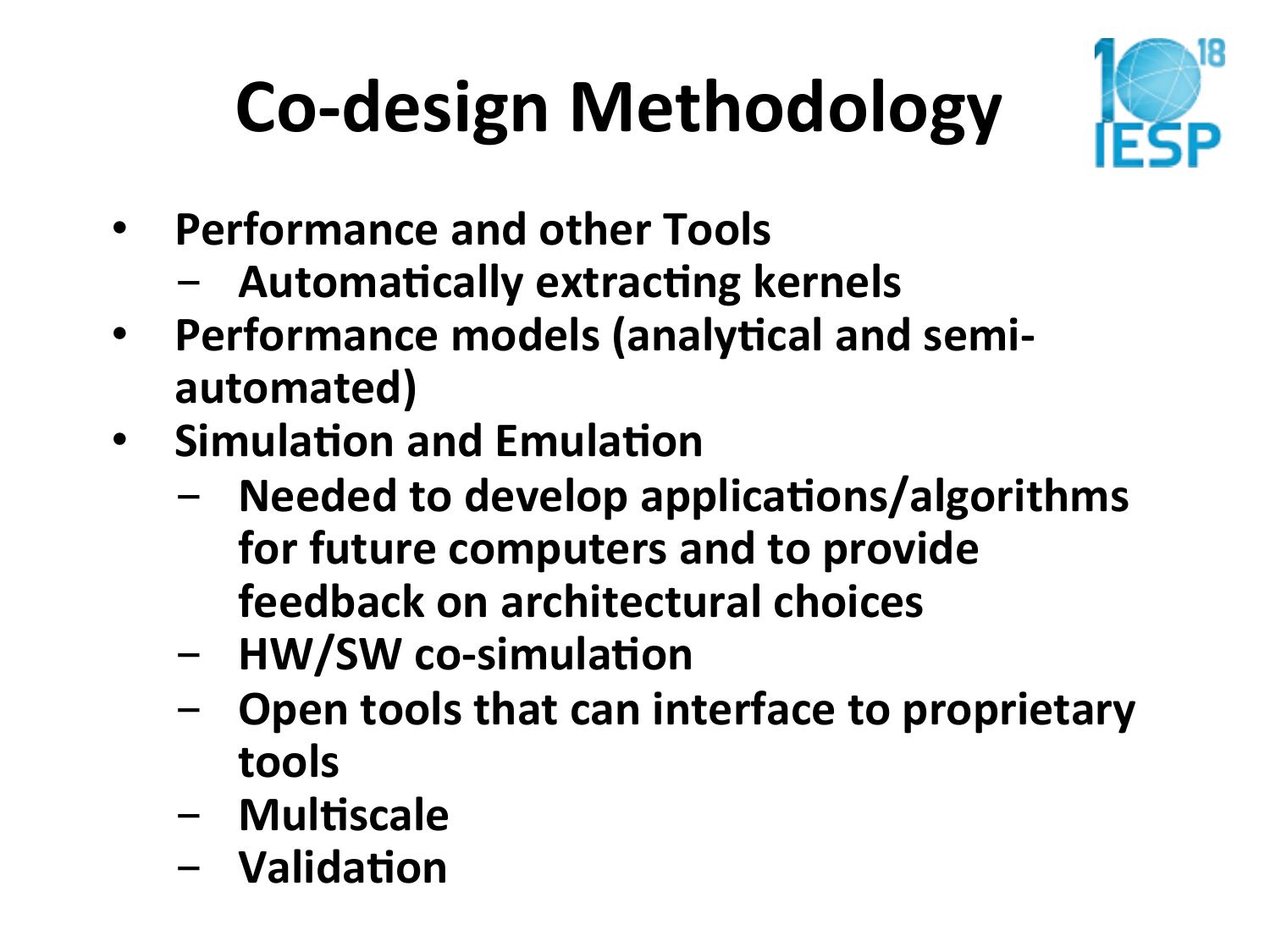

- **Reduce the number of software stacks**
- **Open source**
- **Sharing and coordination across the co-design centers**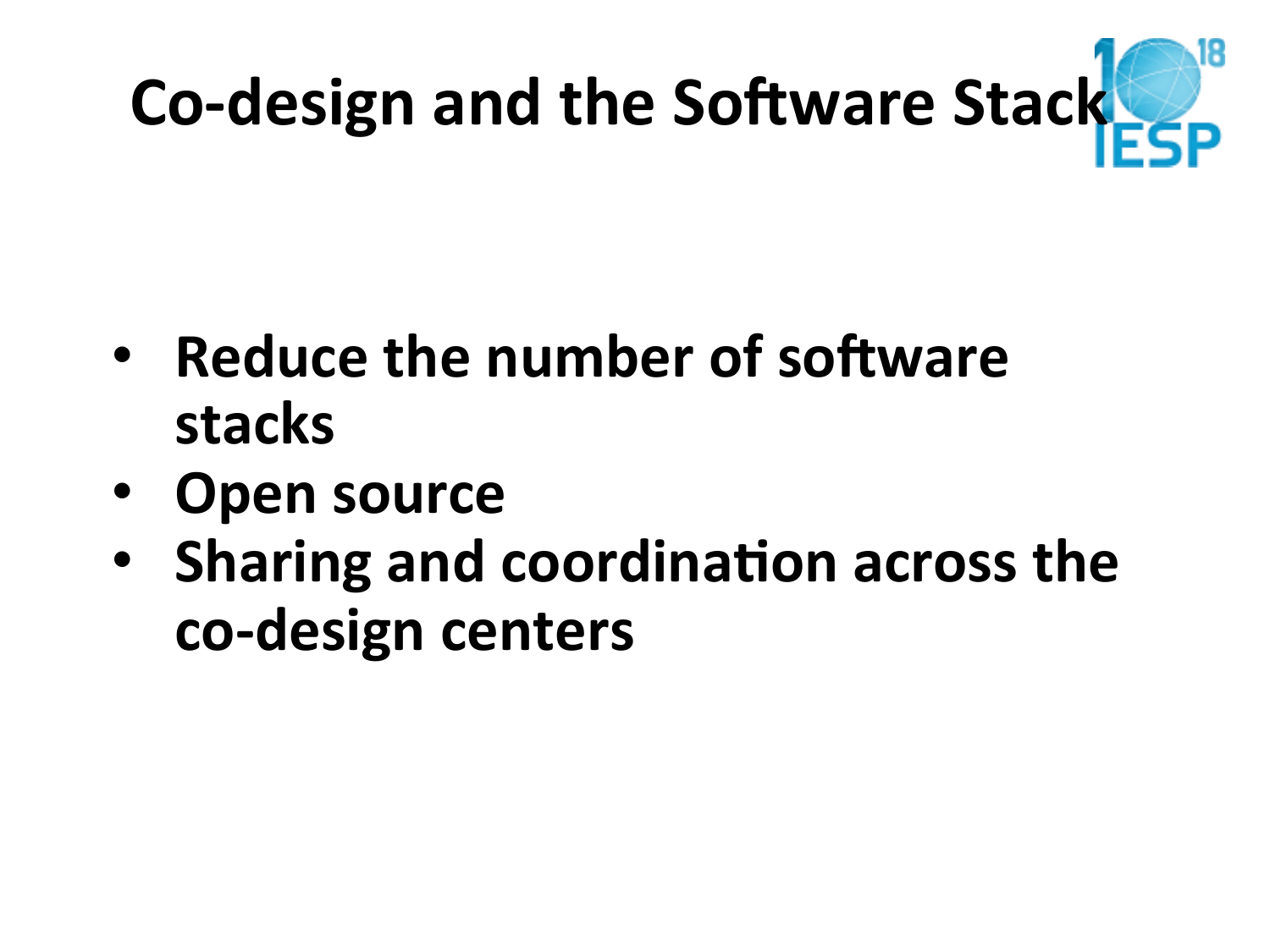# **Co-design Methodology**



- **Opportunities for international** collaboration
	- **Applications/software/architectures communities need a forum to openly exchange information, lessons learned**
	- **Recommendation: Continue co-design methodolgy discussions within IESP** 
		- **Standing breakout**
		- Deep dive at next meeting from Europe, **Japan and U.S.**